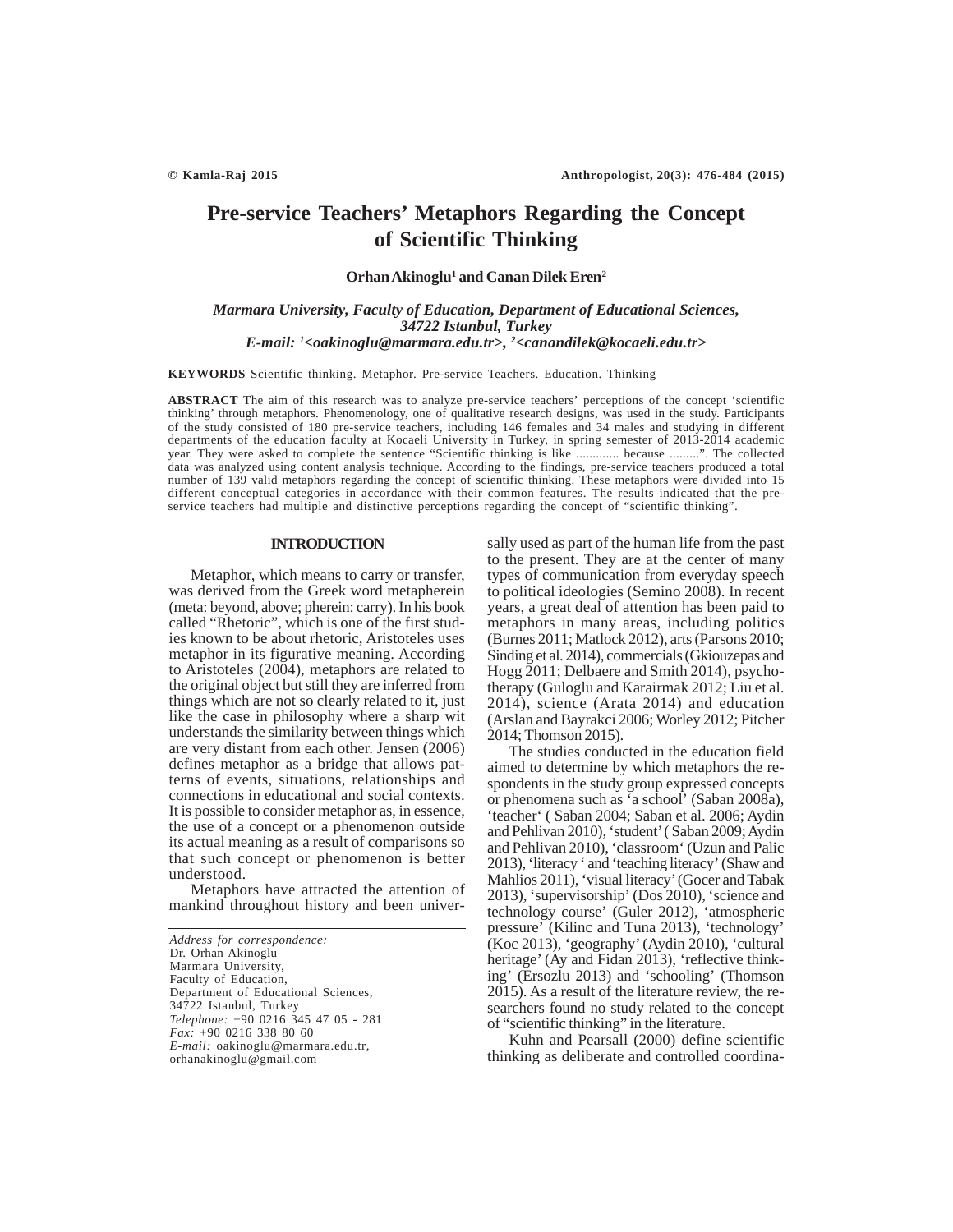#### PRE-SERVICE TEACHERS' METAPHORS 477

tion of theory and evidence. Martin (1997) suggests that judgments made by a scientist, a statistician or any person during the day are inductive reasoning used in scientific studies, while scientific thinking is a practical guide which helps making such inductive reasoning. Scientific thinking is not only related to science courses but also the applications for everyday life including which food to avoid, participating in recycling practices or not, what to do on the subject of climate change (Varma 2014).

The overall aims of Turkish National Education include raising all individuals as individuals with the power of scientific thinking. Determination of metaphorical perceptions related to the concept of scientific thinking of pre-service teachers, who will raise future generations with scientific thinking skills, reveals the importance of this work. This study is the first study in which metaphorical perceptions related to scientific thinking were determined.

#### **Aim**

The aim of this study was to analyze perceptions related to 'scientific thinking' of pre-service teachers studying in different departments of education faculty, through metaphors. For this purpose, answers were sought for the following questions:

- 1. Which metaphors related to the concept of "Scientific Thinking" do pre-service teachers from the departments of Science Teaching, Mathematics Teaching and Primary School Teaching develop?
- 2. Under which conceptual categories can the metaphors developed by pre-service teachers from the departments of Science Teaching, Mathematics Teaching and Primary School Teaching be grouped?

#### **METHODOLOGY**

#### **Research Design**

Phenomenology, one of qualitative research designs, was used in the study (Creswell 2007; Patton 2014). Phenomenology focuses on the phenomena which we are aware of but about which we have no in-depth and detailed understanding (Yildirim and Simsek 2013).

# **Study Group**

The study group consisted of 180 senior students studying at Department of Science Teaching, Department of Mathematics Teaching and Department of Primary School Teaching in Education Faculty at Kocaeli University during spring semester of 2013-2014 academic year. Details of the study group are given in Table 1. Talkback form was distributed to 255 pre-service teachers in the study. However, 13 teachers returned the form blank and 62 pre-service teachers didn't provide satisfactory reasons for their metaphors in their forms or their written metaphors didn't match their indicated reasons so they were excluded from the study.

## **Data Collection Instrument**

Data collection instrument of the study is a fill-in-the-blanks form which was developed by the researchers. It includes a section in which the metaphors to be generated and explanations regarding the metaphors will be written down.

# **Data Collection**

In order to reveal the pre-service teachers' (who participated in the study) metaphors related to the concept of scientific thinking, they were given forms which says "Scientific Thinking is like ...................... because ..... ". Before pre-service teachers wrote their metaphors, they were given explanations about metaphor and asked to concentrate on a single metaphor while completing the sentence "Scientific Thinking is like ...................... because ....." In this study, the respondents were asked to write a reason for their own metaphors by including the word "because". They were given approximately 20 minutes to write their metaphors and the reasons for their metaphors. The forms completed by them comprised the data source for this study.

### **Data Analysis**

Analysis of data obtained from metaphors developed by pre-service teachers was comprised of the following stages in the given order: coding, classification, category development, ensuring reliability and validity and transferring data to computer environment (Ozturk 2007; Saban 2008a; Saban 2008b; Ozder et al. 2012; Yalmanci and Aydin 2013). Coding was performed to determine to which pre-service teacher the respective metaphor belongs in order to facilitate data analysis. Accordingly, the following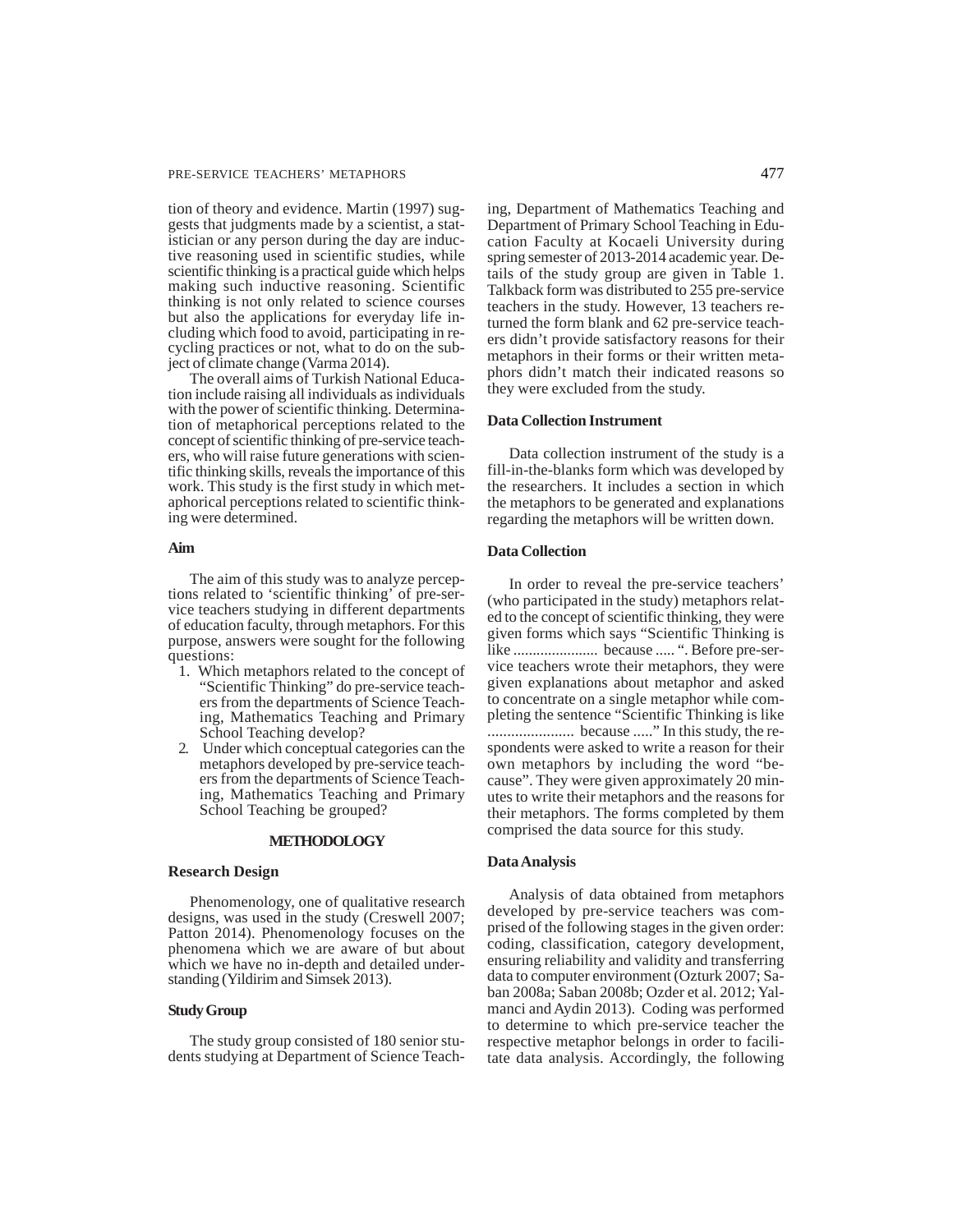coding was performed: Science Teaching (F), Mathematics Teaching (M), and Primary School Teaching (S); daytime education (1), evening education (2). For instance, if a metaphor was developed by a pre-service teacher from the department of science teaching and daytime education, the metaphor was coded as F1.

# **Validity and Reliability**

Important criteria of validity in qualitative research include detailed reporting of collected data and the researcher's description of how s/ he obtained the results (Yildirim and Simsek 2013). Specifically for this study, in order to ensure the validity of the results, data analysis process, the coding of respondents, frequency and percentage values and direct quotations are described in detail.

To ensure the reliability of the study, experts were consulted in order to confirm whether the metaphors given under 15 conceptual categories obtained in the study represent such conceptual categories. An academician from the department of educational sciences was given two lists, including an alphabetical list of 139 metaphor statements and a list of 15 conceptual categories. The expert was asked to match metaphorical images in list 1 with 15 conceptual categories in list 2 (so that none of the metaphorical images are excluded). Then, the matching made by the expert was compared with the researcher's own categories. By determining the number of consensus and divergence in the matching, the reliability of the study calculated using Miles and Huberman's (1994) formula (Reliability = consensus / consensus + divergence) was 90 percent.

## **RESULTS**

The present study showed that pre-service teachers developed a total number of 139 valid metaphors regarding the concept of scientific thinking. Of these metaphors, 92 metaphors including the atmosphere (1) and oxygen (1) were generated by only one pre-service teacher, 14 metaphors including ocean (2) and the black hole (2) by two pre-service teachers, and the remaining metaphors, including space (11), the universe  $(7)$ , light  $(7)$ , a tree (4), a lantern (4), rainbow (4), the sky  $(4)$ , infinity  $(4)$ , a bulb  $(3)$ , the moon  $(3)$ , a child  $(3)$ , a compass  $(3)$  and a star  $(3)$  by three or more pre-service teachers. The obtained metaphors for the concept of scientific thinking were grouped under 15 different categories. The metaphors and conceptual categories were presented in Table 2.

As presented in Table 2, the conceptual categories are listed as follows in the order of decreasing percentage of metaphors: An infinite phenomenon (18.9%), a phenomenon that provides guidance (17.2%), a phenomenon that provides versatile thinking (12.8%), a kinetic phenomenon (11.7%), a phenomenon that illuminates the darkness  $(8.3\%)$ , a phenomenon shaped by purpose (5%), a realistic / reliable / permanent source (4.4%), equal number of metaphors in the categories of a phenomenon that adds value to man, a phenomenon which is the source of life, and a valuable phenomenon (3.9%), equal number of metaphors in the categories of a phenomenon that brings happiness, a phenomenon that makes you explore and a phenomenon that provides peace  $(2.2%)$ , equal number of metaphors in the categories of a phenomenon that is a food supply and a phenomenon providing solutions to problems (1.7%).

Some of the participant statements with their reasons for the use of metaphors regarding scientific thinking are presented below with direct quotations under the conceptual categories.

#### **a. Scientific thinking as "An infinite phenomenon"**

Several metaphors for scientific thinking were collected under the category of scientific think-

**Table 1: Percentage distribution of genders of the study group by department**

| Department                                 | Female |               | Male |      | Total |
|--------------------------------------------|--------|---------------|------|------|-------|
|                                            | n      | $\frac{0}{0}$ |      | $\%$ |       |
| Science Teaching, daytime education        |        | 61            |      |      |       |
| Science Teaching, evening education        | 30     | 68            |      |      | 31    |
| Mathematics Teaching, daytime education    | 27     | 52            |      |      | 38    |
| Mathematics Teaching, evening education    | 18     | 50            | 8    | 22   | 26    |
| Primary School Teaching, daytime education | 20     | 49            |      |      |       |
| Primary School Teaching, evening education | 24     | 63            |      |      | 26    |
| Total                                      | 146    | 81            | 34   |      | 180   |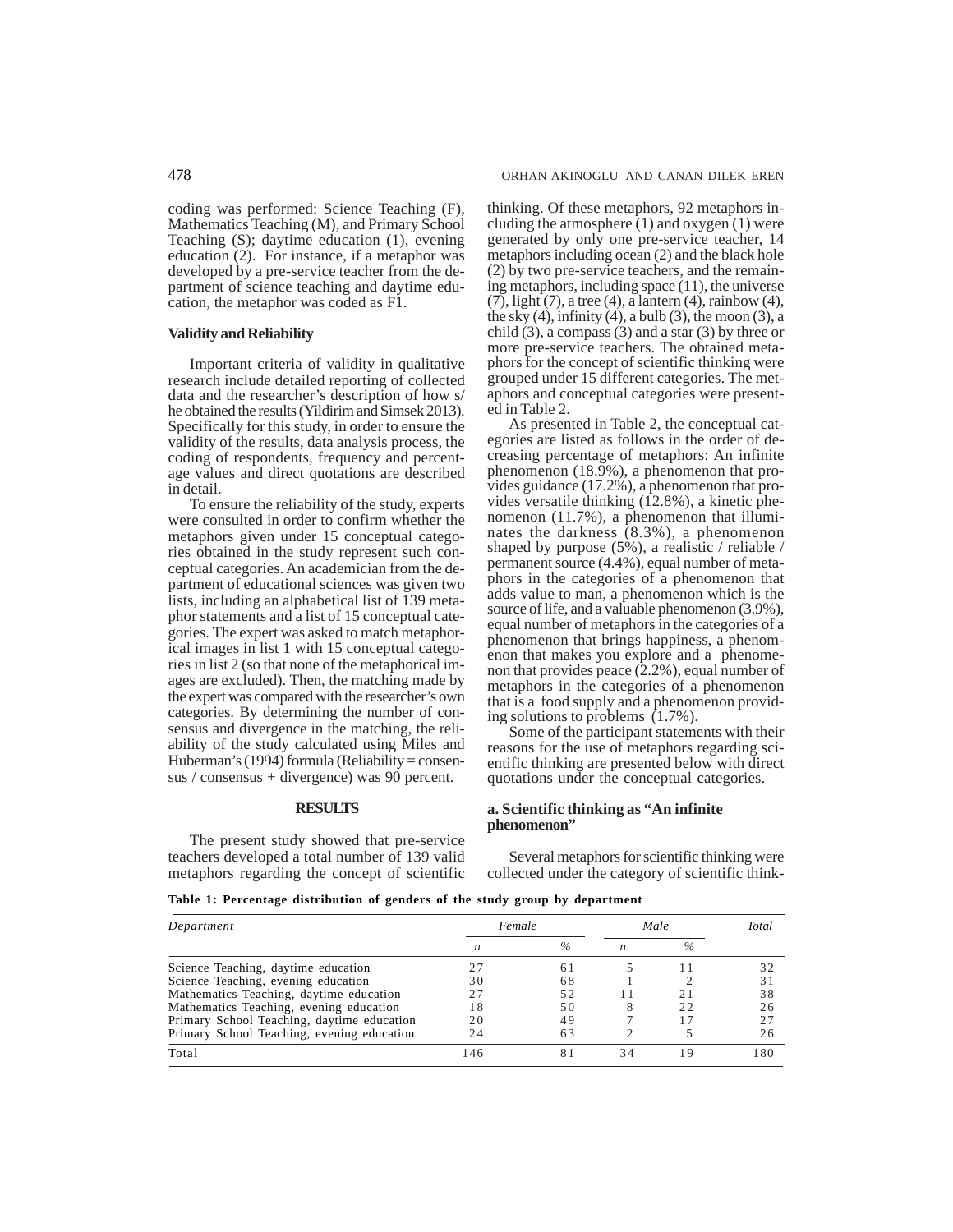**Table 2: Metaphor categories for the concept of "scientific thinking", the number of metaphors (NM), the total number of metaphors (TNM) and percentage (%) values**

| Category                                                                                                                              | Metaphor                                                                                                                                                                                                                                                                                                                                                                                                                                    | NΜ  | <b>TNM</b>     | $\%$  |
|---------------------------------------------------------------------------------------------------------------------------------------|---------------------------------------------------------------------------------------------------------------------------------------------------------------------------------------------------------------------------------------------------------------------------------------------------------------------------------------------------------------------------------------------------------------------------------------------|-----|----------------|-------|
| Category 1: Scientific<br>Thinking as "An infinite<br>phenomenon"                                                                     | The atmosphere $(1)$ , a brain $(1)$ , a line $(1)$ , a state of<br>conflict $(1)$ , the sea $(1)$ , the universe $(6)$ , the<br>sky $(3)$ , the black hole $(2)$ , the ocean $(2)$ , an<br>endless journey $(1)$ , infinity $(4)$ , outer space $(1)$ ,<br>space $(9)$ , road $(1)$                                                                                                                                                        | 14  | 34             | 18.9  |
| Category 2: Scientific<br>Thinking as "A phenomenon<br>that brings happiness"                                                         | Astronauts stepping on the moon (1), my favorite<br>food $(1)$ , rainbow $(1)$ , hobby $(1)$                                                                                                                                                                                                                                                                                                                                                | 4   | $\overline{4}$ | 2.2   |
| Category 3: Scientific<br>that illuminates the<br>darkness"                                                                           | Thinking as "A phenomenon A bulb $(1)$ , an archaeological excavation $(1)$ , the<br>moon $(2)$ , a lantern $(2)$ , the sun $(1)$ , light $(2)$ , t<br>he first spark $(1)$ , a pencil $(1)$ , a torch $(1)$ , dawn<br>$(1)$ , a star $(2)$                                                                                                                                                                                                 | 11  | 15             | 8.3   |
| Category 4: Scientific<br>Thinking as "A<br>phenomenon that provides<br>guidance"                                                     | A bulb $(1)$ , a key $(2)$ , mother $(1)$ , a mirror $(1)$ ,<br>a magnifying glass (1), a pair of binoculars (2), a<br>lantern $(1)$ , rainbow $(1)$ , an eye $(1)$ , the sun $(2)$ ,<br>a treasure hunt $(1)$ , light $(4)$ , a torch $(1)$ ,<br>a microscope $(1)$ , a teacher $(2)$ , sparkling sea $(1)$ ,<br>a compass $(3)$ , questioning $(1)$ , water $(1)$ , awakening<br>$(1)$ , a jigsaw $(1)$ , a star $(1)$                    | 21  | 31             | 17.2  |
| Category 5: Scientific<br>Thinking as "a phenomenon<br>adding value to man"                                                           | A bulb $(1)$ , having a privilege $(1)$ , rainbow $(1)$ , the sun<br>(1), that you cry in a movie at which everyone<br>laughs $(1)$ , time well-spent $(1)$ , a book $(1)$                                                                                                                                                                                                                                                                  | 7   | 7              | 3.9   |
| Category 6: Scientific<br>Thinking as "a phenomenon<br>which is the source of life"                                                   | Exercise $(1)$ , internal organs $(1)$ , our heart $(1)$ ,<br>oxygen $(1)$ , a wood $(1)$ , water $(1)$ , a raindrop $(1)$                                                                                                                                                                                                                                                                                                                  | 7   | 7              | 3.9   |
| Category 7: Scientific<br>Thinking as "A kinetic<br>phenomenon"                                                                       | A tree $(2)$ , tree branches $(1)$ , a baby $(1)$ , cycling $(1)$<br>growing $(1)$ , a waterfall $(1)$ , a child $(3)$ , the universe<br>$(1)$ , a sapling $(1)$ , speed $(1)$ , light $(1)$ , a book $(1)$ ,<br>magma $(1)$ , a tangerine $(1)$ , a knitted sweater $(1)$ ,<br>chess $(1)$ , a lightning $(1)$ , a kite $(1)$                                                                                                              | 18  | 21             | 11.7  |
| Category 8: Scientific<br>Thinking as "A phenomenon"<br>that provides versatile<br>thinking"                                          | I $(1)$ , multi-dimensional glasses $(1)$ , a mountain $(1)$ ,<br>a work of art on which detailed work has been<br>done $(1)$ critical thinking $(1)$ , philosophy $(1)$ ,<br>google $(1)$ , rainbow $(1)$ , the sky $(1)$ , an eye<br>$(1)$ , a judge $(2)$ , camera $(1)$ , a labyrinth $(1)$ ,<br>rubber $(2)$ , a court $(1)$ puzzle $(1)$ , hat technique<br>$(1)$ , space $(2)$ , three-dimensional thinking $(1)$ ,<br>a route $(1)$ | 20  | 23             | 12.8  |
| Category 9: Scientific<br>Thinking as "A valuable<br>phenomenon"                                                                      | An antique $(1)$ , a precious stone $(1)$ , four seasons<br>$(1)$ , interplanetary space $(1)$ , a mine $(1)$ , jewelry<br>$(1)$ , stone $(1)$                                                                                                                                                                                                                                                                                              | 7   | 7              | 3.9   |
| Category 10: Scientific<br>Thinking as "A phenomenon"<br>shaped by purpose"                                                           | Knife $(1)$ , bir far palet $(1)$ , a chameleon $(1)$ , a<br>crippled bird $(1)$ , technology $(1)$ , a scales $(1)$ , a<br>lame man $(1)$ , soil $(1)$ , Ying Yong $(1)$                                                                                                                                                                                                                                                                   | 9   | 9              | 5.0   |
| Category 11: Scientific<br>Thinking as "A phenomenon<br>which is a food supply"                                                       | A tree $(2)$ , soil $(1)$                                                                                                                                                                                                                                                                                                                                                                                                                   | 2   | 3              | 1.7   |
| Category 12: Scientific<br>Thinking as "A phenomenon<br>which is a solution to<br>problems"                                           | an answer $(1)$ , a lantern $(1)$ , a machine $(1)$                                                                                                                                                                                                                                                                                                                                                                                         | 3   | 3              | 1.7   |
| Category 13: Scientific<br>Thinking as a "Realistic /<br>reliable / permanent source"                                                 | ATM $(1)$ , the moon $(1)$ , fathers $(1)$ , clear water $(1)$ ,<br>a mirror $(1)$ , a day $(1)$ , a dream $(1)$ , the first<br>teacher $(1)$                                                                                                                                                                                                                                                                                               | 8   | 8              | 4.4   |
| Category 14: Scientific<br>Thinking as "A phenomenon                                                                                  | A bottomless pit (1), a labyrinth (1), a cave (1),<br>poetry $(1)$                                                                                                                                                                                                                                                                                                                                                                          | 4   | $\overline{4}$ | 2.2   |
| that makes you explore"<br>Category 15: Scientific<br>Thinking as "A phenomenon $(1)$ , an olive branch $(1)$<br>that provides peace" | White flag $(1)$ , the universal language $(1)$ , intersection                                                                                                                                                                                                                                                                                                                                                                              | 4   | 4              | 2.2   |
| Total                                                                                                                                 |                                                                                                                                                                                                                                                                                                                                                                                                                                             | 139 | 180            | 100.0 |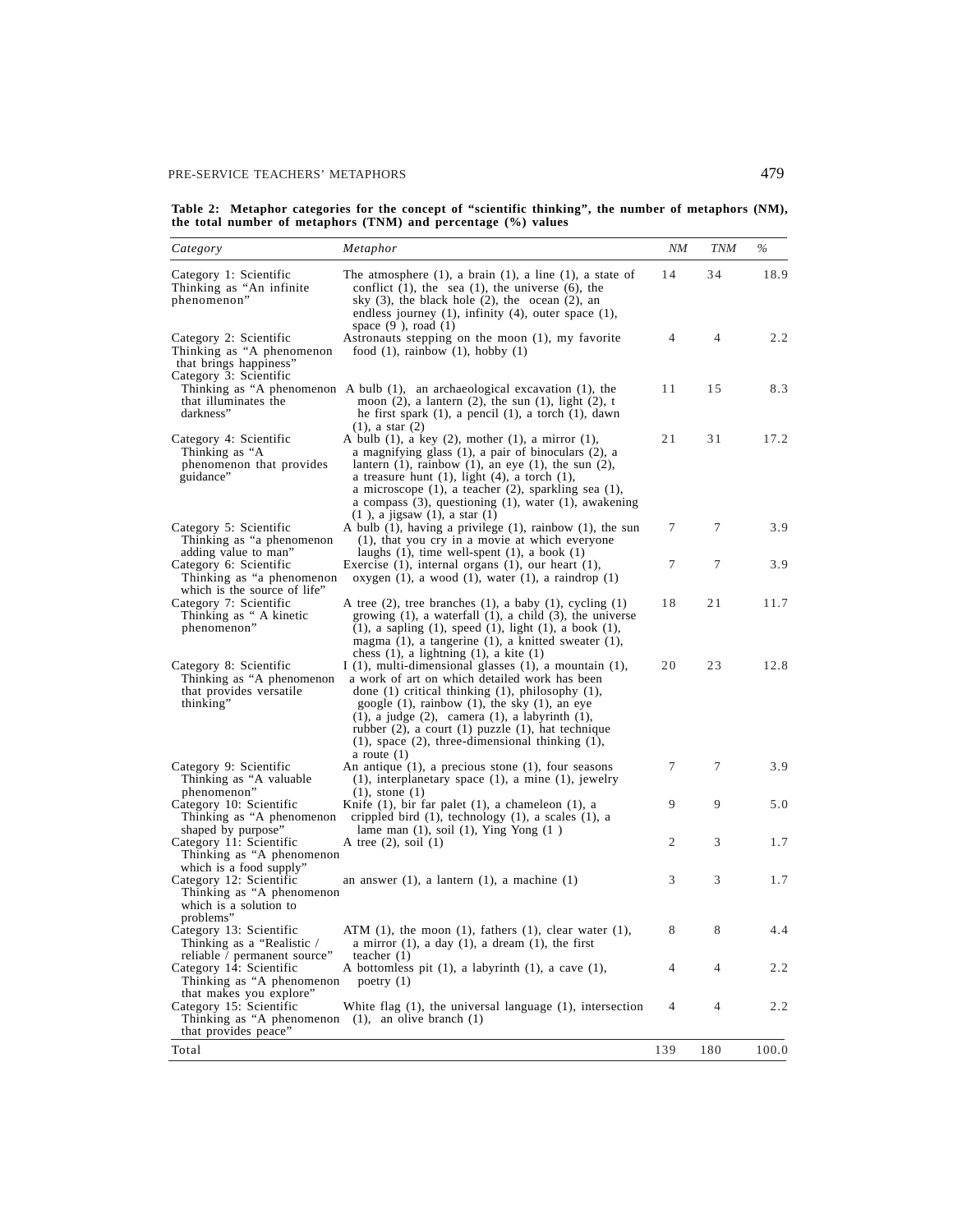ing as "an infinite phenomenon". Some of the participant statements are like the following:

"Scientific thinking is like infinity. Because one idea leads to another. (F2)

"Scientific thinking is like the sky. Because we do not know the limit of things we can reach." (S1)

## **b. Scientific thinking as "a phenomenon that brings happiness"**

Several metaphors for scientific thinking were collected under the category of scientific thinking as "a phenomenon that brings happiness". Some of the participant statements are like the following:

"Scientific thinking is like a hobby. Because you enjoy it." (M2)

"Scientific thinking is like my favorite food. Because it always makes me happy and I always want to have it. " $(S1)$ 

## **c. Scientific thinking as "a phenomenon that illuminates the darkness"**

Several metaphors for scientific thinking were collected under the category of scientific thinking as "a phenomenon that illuminates the darkness". Some of the participant statements are like the following:

"Scientific thinking is like light. Because it illuminates dark thoughts of man." (M1)

"Scientific thinking is like an archaeological excavation. Because it unearths the past." (F1)

#### **d. Scientific thinking as "a phenomenon that provides guidance"**

Several metaphors for scientific thinking were collected under the category of scientific thinking as "a phenomenon that provides guidance". Some of the participant statements are like the following:

"Scientific thinking is like a pair of binoculars. Because it makes you see what you can't see and opens up your horizon. " $(M1)$ 

"Scientific thinking is like a jigsaw. Because as information which is accessible by scientific thought is completed, it gives us the unknown picture of humanity and the world. (S2)

# **e. Scientific thinking as "a phenomenon adding value to man"**

Several metaphors for scientific thinking were collected under the category of scientific thinking as "a phenomenon adding value to man". Some of the participant statements are like the following:

"Scientific thinking is like the sun. Because we are the moon; the more we get the light of the sun, the more we'll shine. (S1)

"Scientific thinking is like time well-spent. Because we mature as we spend time well." (F1)

## **f. Scientific thinking as "a phenomenon which is the source of life"**

Several metaphors for scientific thinking were collected under the category of scientific thinking as "a phenomenon which is the source of life". Some of the participant statements are like the following:

"Scientific thinking is like oxygen. Because life does not continue in its absence." (M1)

"Scientific thinking is like exercise. Because mind needs it just like a body needs sports." (S1)

#### **g. Scientific thinking as "a kinetic phenomenon"**

Several metaphors for scientific thinking were collected under the category of scientific thinking as "a kinetic phenomenon". Some of the participant statements are like the following:

"Scientific thinking is like the universe. Because it is constantly expanding. " (F1)

"Scientific thinking is like chess. Because every move is built on the previous one and you act within the rules." (M2)

# **h. Scientific thinking as "a phenomenon that provides versatile thinking"**

Several metaphors for scientific thinking were collected under the category of scientific thinking as "a phenomenon that provides versatile thinking". Some of the participant statements are like the following:

"Scientific thinking is like a pair of multi-dimensional glasses. Because it allows you to see all the details in an area. " (S1)

"Scientific thinking is like a labyrinth. Because they all appear to be identical, but they all lead us to a different place. (M2)

# **i. Scientific thinking as "a valuable phenomenon"**

Several metaphors for scientific thinking were collected under the category of scientific think-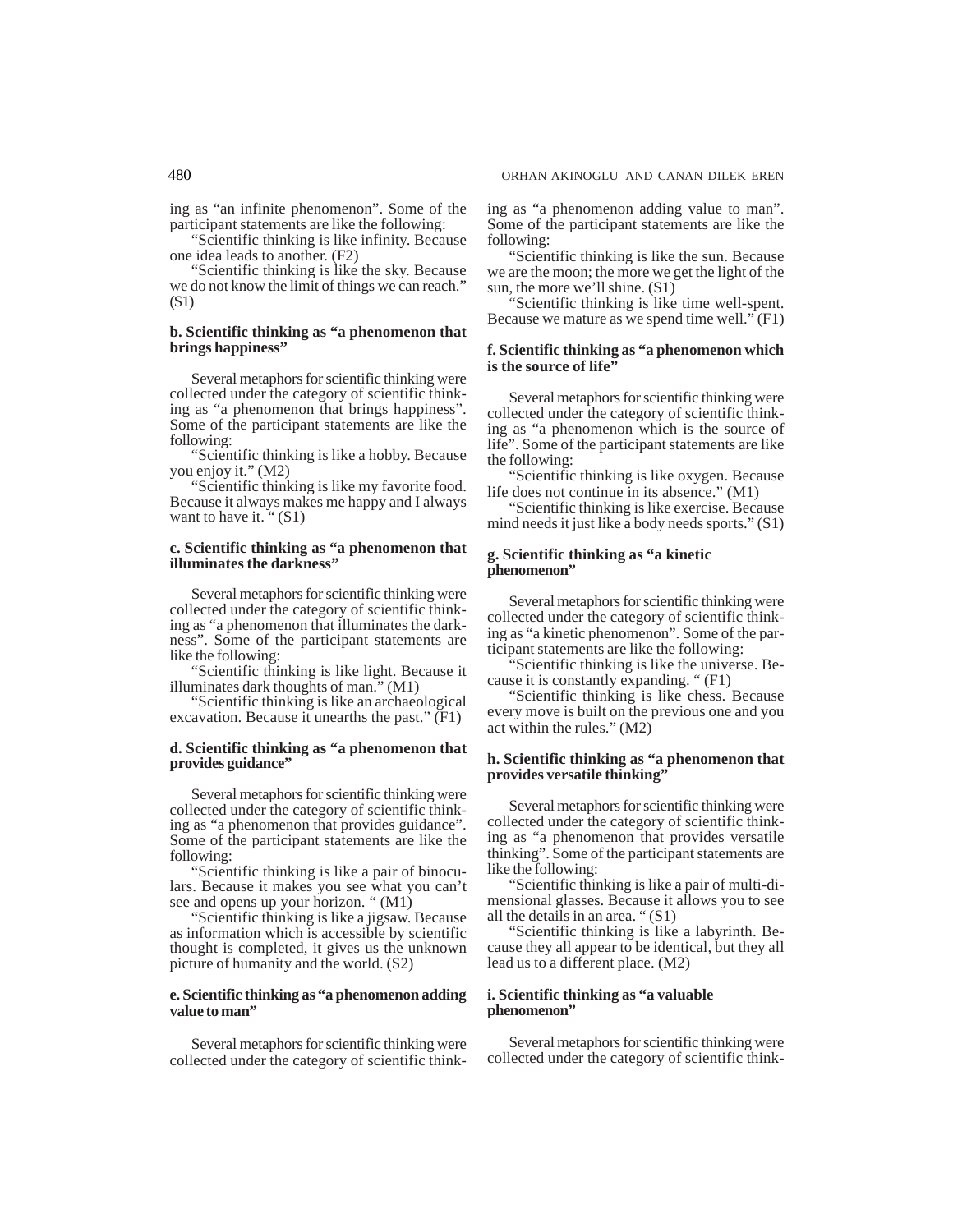## PRE-SERVICE TEACHERS' METAPHORS 481

ing as "a valuable phenomenon". Some of the participant statements are like the following:

"Scientific thinking is like a mine. Because it gains value as work is carried out in it." (F2)

"Scientific thinking is like a stone. Because even if it breaks, its essence always remains in its parts. (M2)

# **j. Scientific thinking as "a phenomenon shaped by purpose"**

Several metaphors for scientific thinking were collected under the category of scientific thinking as "a phenomenon shaped by purpose". Some of the participant statements are like the following:

"Scientific thinking is like soil. Because it has everything in it; it gives life to good ones; it revives them; it decomposes the bad ones within itself. (F2)

"Scientific thinking like a knife. Because if you use it appropriately, it is useful; if you use it maliciously, it is harmful. (M1)

## **k. Scientific thinking as "a phenomenon which is a food supply"**

Several metaphors for scientific thinking were collected under the category of scientific thinking as "a phenomenon which is a food supply". Some of the participant statements are like the following:

"Scientific thinking is like a tree. Because as it turns green, it becomes a supply for other living things. (F2)

"Scientific thinking is like soil. Because as it becomes more productive, we eat well." (F1)

## **l. Scientific thinking as "a phenomenon which is a solution to problems"**

Several metaphors for scientific thinking were collected under the category of scientific thinking as "a phenomenon which is a solution to problems". Some of the participant statements are like the following:

"Scientific thinking is like a machine. Because it makes our lives easier." (M1)

"Scientific thinking is like an answer. Because it can produce solutions to problems." (M2)

## **m. Scientific thinking as a "realistic / reliable / permanent source"**

Several metaphors for scientific thinking were collected under the category of scientific thinking as "a realistic / reliable / permanent source". Some of the participant statements are like the following:

"Scientific thinking is like an ATM. Because it stores information to be given to everyone." (S1)

"Scientific thinking is like the first teacher. Because it gives the feeling that it is the most reliable source." (M1)

# **n. Scientific thinking as "a phenomenon that makes you explore"**

Several metaphors for scientific thinking were collected under the category of scientific thinking as "a phenomenon that makes you explore". Some of the participant statements are like the following:

"Scientific thinking is like a labyrinth. Because you proceed on that route in curiosity and never know what will happen. (F2)

"Scientific thinking is like poetry. Because it is deep." (F2)

# **o. Scientific thinking as "a phenomenon that provides peace"**

Several metaphors for scientific thinking were collected under the category of scientific thinking as "a phenomenon that provides peace". Some of the participant statements are like the following:

"Scientific thinking is like a universal language. Because it ensures peace." (M2)

"Scientific thinking is like an intersection. Because it brings people and communities together." (M1)

## **DISCUSSION**

Metaphors produced by pre-service teachers were grouped under 15 different categories. When they were examined, it was observed that scientific thinking was regarded as an infinite phenomenon, a phenomenon that brings happiness, illuminates the darkness, provides guidance, provides versatile thinking, makes you explore and provides peace, a phenomenon adding value to man, a phenomenon which is the source of life, a kinetic phenomenon, a valuable phenomenon, a phenomenon shaped by purpose, a phenomenon which is a food supply, a phenomenon which is a solution to problems and a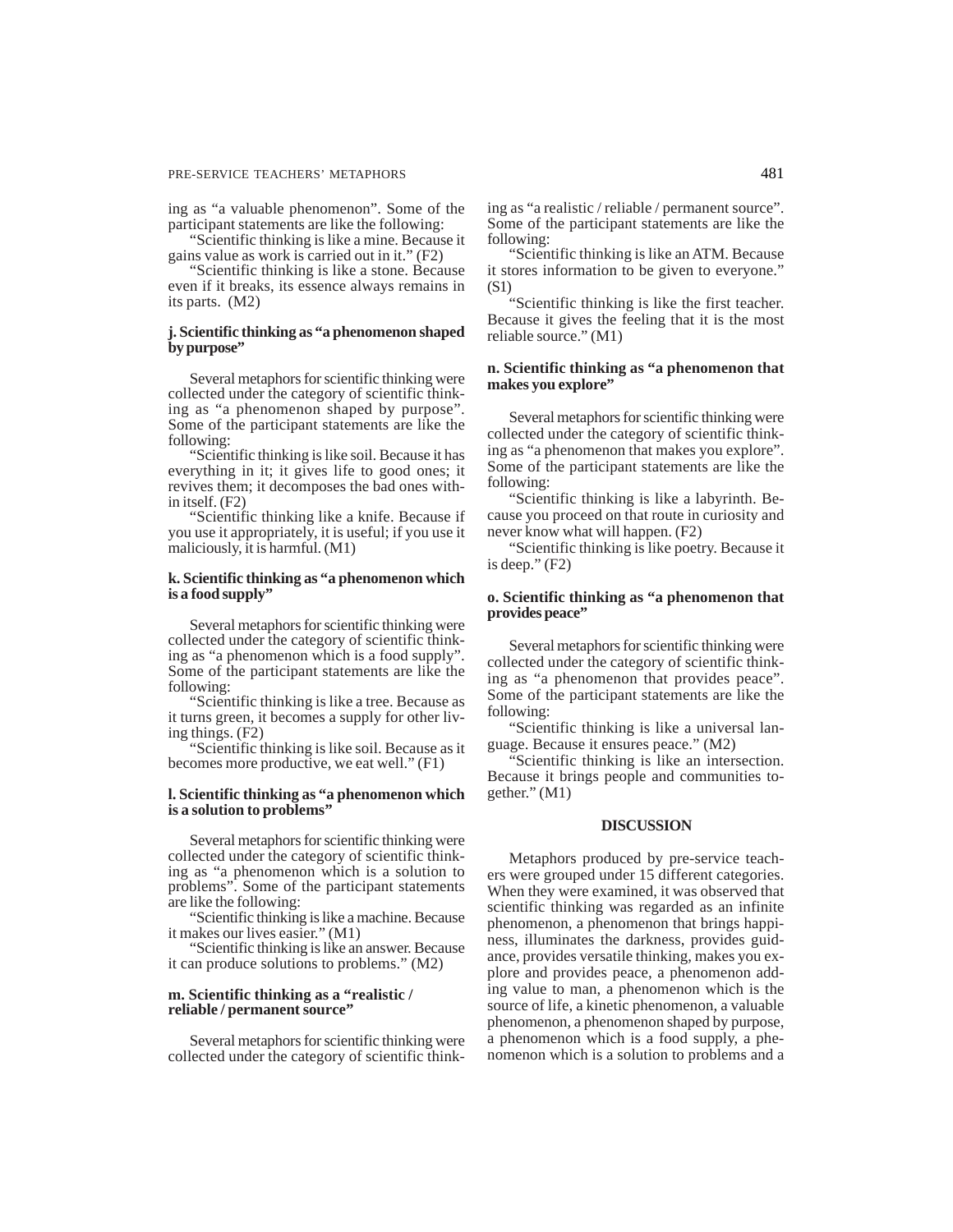realistic / reliable / permanent source. Similarly, Saban (2008b) found in his metaphor study on the concept of knowledge that primary school teachers and their students designated knowledge as "a valuable thing, something that provides guidance, something that develops, something that brings happiness, something that is a source of food, and infinity". These findings were found to be similar to the categories obtained in this study by content. Scientific thinking involves formulation of a variety of hypotheses and accordingly gathering information in the face of a problem (Dokme 2005). Therefore, a similarity can be thought to occur between knowledge and categories about metaphorical perceptions that have been developed with regard to the concept of scientific thinking.

Karacam and Aydin (2014) examined secondary school students' metaphorical perceptions of technology and discovered that the students developed 68 different metaphors regarding the concept of technology. There were a total number of 18 common metaphors between the two studies, including a tree, a lamp (bulb), mother, the moon, a baby, a chameleon, the universe, the sun, light, a pencil, a book, rubber, a machine, oxygen, a teacher, water, space, and a star. According to Cetinkaya (2006), in education system, what people understand from science is technology and technology products. The high number of common metaphors between this study regarding scientific thinking and the study by Karacam and Aydin (2014) on the concept of technology suggests that pre-service teachers also perceive scientific thinking as technology, as argued by Cetinkaya (2006) for science.

As Confucius, the famous philosopher, emphasized in his teaching "Learning without thinking is useless, thinking without learning is dangerous...", learning is a phenomenon that can be learned by thinking (Akinoglu and Tandogan 2007; Akinoglu 2008; Eren and Akinoglu 2013; Usak et al. 2013). Therefore, the requirement for developing students' thinking skills has arisen in education. Gelen (2002) studied whether 4th grade teachers were qualified to make their students gain thinking skills during social studies lesson, and determined that teachers thought that they were qualified to make students gain thinking skills, however, that they failed to do the same during the researcher's observations. The result of this study, in which the perceptions of scientific thinking was determined, is

supported by the result of the study in the literature which established that teachers' qualifications to develop thinking and thinking skills are not satisfactory, because our respondents produced multiple and distinct metaphors. Thinking skills should be part of the curriculum for each course (Erktin 2002) so that pre-service teachers can make their students gain thinking skills when they actually begin to teach.

When teachers were asked to list thinking skills in the order of priority assigned by them in order to determine their approach to thinking education, they were found to give priority to the skills of logical thinking, creative thinking and subject-based effective thinking, and it was seen that scientific thinking skills were given average priority (Erktin 2002). In education, emphasis should be placed not only on thinking but also on the development of scientific thinking skills. As a result of a practice conducted by Mugaloglu et al. (2002) on the sixth graders using a program they've prepared in order to develop scientific thinking, they demonstrated that the processes of scientific thinking can be developed using programs prepared for this purpose. Zhong (2014) argued that scientific thinking can be developed by experimental practices in which scientific thinking methods are employed during experiment-based inorganic and analytical chemistry lessons. According to Zhong (2014), basic requirements of undergraduate students are making them gain and improve scientific thinking skills so that they have innovative consciousness and improve their innovative skills. The results in the literature indicating shortcomings related to scientific thinking at secondary school and undergraduate level support the results of this study, which determined that pre-service teachers have inadequate perceptions of scientific thinking.

#### **CONCLUSION**

The objective of this study was to analyze the pre-service teachers' perceptions towards the concept of "scientific thinking" through metaphors. It was observed that a large number of metaphors (139) were produced with regard to the concept of "scientific thinking" and 15 different conceptual categories were found in this study. The metaphors which were referred to the most with regard to the concept of scientific thinking were found to be the space, the uni-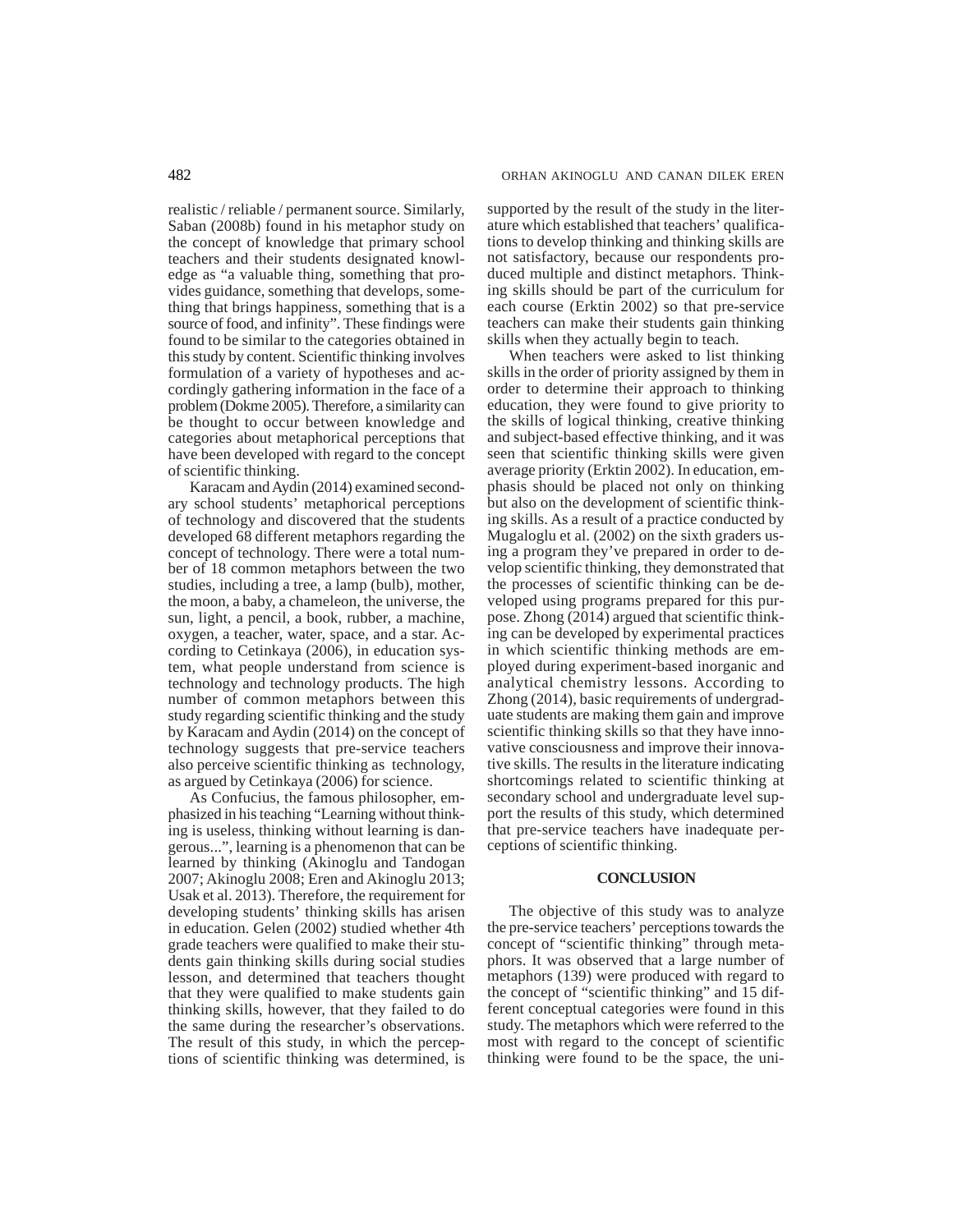#### PRE-SERVICE TEACHERS' METAPHORS 483

verse and light; and they were mostly categorized as an infinite phenomenon a phenomenon that provides guidance, a phenomenon that provides versatile thinking, a kinetic phenomenon. The large number of the metaphors suggests that the pre-service teachers have very different perceptions of the concept of "scientific thinking". Also pre-service teachers' reasons for their metaphors related to scientific thinking were inadequate, suggesting that pre-service teachers should be trained on scientific thinking.

#### **RECOMMENDATIONS**

In this study, metaphor analysis was made using a form developed in qualitative research design. A similar study can be conducted on teachers and students at other levels of education and comparisons can be made between them. Furthermore, a study can be conducted on teachers and students using interview technique, and various opinions about scientific thinking can be revealed.

#### **REFERENCES**

- Akinoglu O, Tandogan R 2007. The effects of problem-based active learning in science education on students' academic achievement, attitude and concept learning. *Eurasia Journal of Mathematics, Science and Technology Education*, 3(1): 71-81.
- Akinoglu O 2008. An analysis of 2004 Turkish social studies curriculum in the light of new millenium trends, *Social Behavior and Personality:An International Journal,* 36: 791-798.
- Arata LO 2014. Reflections on modelling across the arts and sciences. *Interdisciplinary Science Reviews*, 39(1): 21-32.
- Aristoteles 2004. *Retorik*. (MH Dogan Trans.). Istanbul: Yapi Kredi Publishing.
- Arslan M, Bayrakci M 2006. An examination of metaphorical thinking and learning from educational view. *The Journal of National Education*, 171: 100- 108.
- Ay T, Fidan N 2013. Metaphors of teacher candidates regarding the concept of cultural heritage. *Turkish Studies - International Periodical for the Languages, Literature and History of Turkish or Turkic*, 8(12): 1135-1152.
- Aydin F 2010. Secondary school students' metaphors about the geography concept. *Educational Sciences: Theory and Practice*, 10(3): 1313-1322.
- Aydin IS, Pehlivan A 2010. The metaphors that Turkish teacher candidates use concerning "teacher" and "student" concepts. *Turkish Studies,* 5(3): 812-842.
- Burnes S 2011. Metaphors in press reports of elections: Obama walked on water, but Musharraf was beaten by a knockout. *Journal of Pragmatics*, 43(8): 2160- 2175.
- Cetinkaya H 2006. On evolution, science and education. *Ege Journal of Education*, 7(1): 1-21.
- Creswell WJ 2007. *Qualitative Inquiry and Research Design: Choosing among Five Approaches.* 2nd Edition. Thousand Oaks, CA: Sage Publications.
- Delbaere M, Smith MC 2014. Literally experts: Expertise and the processing of analogical metaphors in pharmaceutical advertising. *Health Marketing Quarterly*, 31(2): 115-135.
- Dokme I 2005. Evaluation of  $6<sup>th</sup>$  grade science textbook published by the Turkish Ministry of Education in terms of science process skills. *Elementary Education Online*, 4(1): 7-17.
- Dos I 2010. Metaphoric perceptions of candidate teachers to the concept of inspectors. *Gaziantep University Journal of Social Sciences,* 9(3): 607- 629.
- Eren DC, Akinoglu O 2013. The effect of problem based learning (PBL) on critical thinking disposition in science education. *The Journal of Environmental Protection and Ecology (JEPE)*, 14(3A): 1353- 1361.
- Erktin E 2002. Developing thinking skills in elementary education. *Journal of Educational Sciences*, 16: 61- 70.
- Ersozlu ZN 2013. Mirror, mirror on the wall: Prospective mathematics and science teachers' use of metaphors to conceptualize and understand reflective thinking. *Anthropologist,* 16(1-2): 7-19.
- Gelen I 2002. The evaluation of fourth grade elementary school teachers' competences about teaching thinking skills in social studies course. *The Journal of Academic Social Science Studies*, 10(10): 100- 119.
- Gkiouzepas L, Hogg MK 2011. Articulating a new framework for visual metaphors in advertising. *Journal of Advertising*, 40(1): 103-120.
- Gocer A, Tabak G 2013. Perceptions of teacher candidates about the concept of visual literacy. *Adiyaman University Journal of Social Sciences Institute,* 6(11): 1308-9196.
- Guler DM 2012. Metaphorical definitions of classroom teacher candidates about science and technology courses. *Electronic Journal of Social Sciences*, 11(41): 53-63.
- Guloglu B, Karairmak O 2012. Metaphor: The bridge between client and counselor. *Turkish Psychological Counseling and Guidance Journal,* 4(37): 122-135.
- Jensen DFN 2006. Metaphors as a bridge to understanding educational and social contexts. *International Journal of Qualitative Methods*, 5(1): 1-17.
- Karacam S, Aydin F 2014. Metaphor analysis of secondary school students' perceptions related to technology concept. *Gaziantep University Journal of Social Sciences*, 13(2): 545-572.
- Kilinc Y, Tuna F 2013. The concept of atmospheric pressure from the perspective of undergraduate geography students: A phenomenographic study. *Journal of World of Turks*, 5(2): 43-52.
- Koc M 2013. Student teachers' conceptions of technology: A metaphor analysis. *Computers and Education*, 68: 1-8.
- Kuhn D, Pearsall S 2000. Developmental origins of scientific thinking. *Journal of Cognition and Development*, 1(1): 113-129.